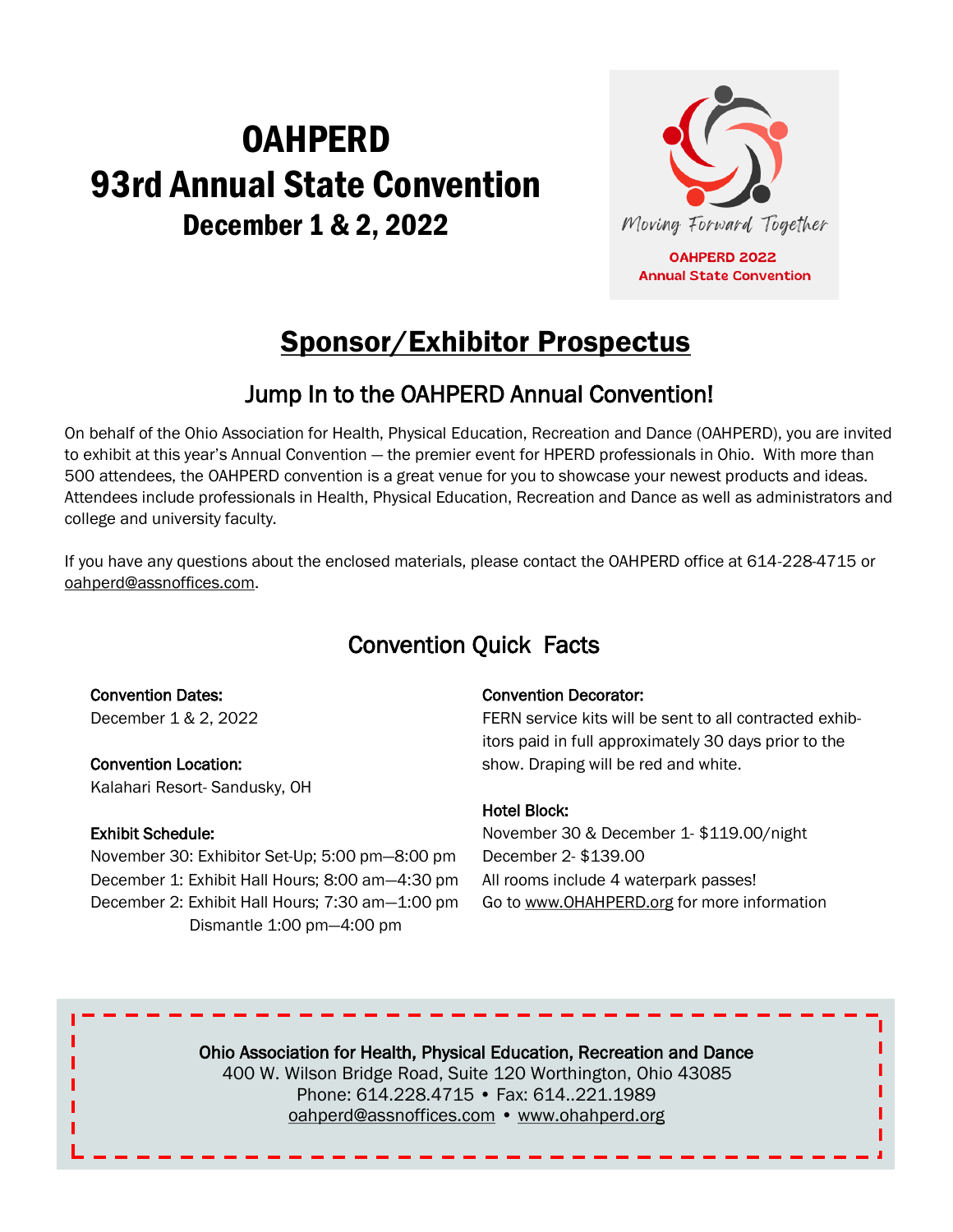# Exhibit Booths

### Exhibit Booth - \$500

Single 10'X10' booth

- Standard 8' back drape and 36" side drape.
- Standard 7"x44" booth identification sign.
- One 6' draped table and two chairs
- Company listing in Convention App
- Two (2) complimentary badges per booth; includes access to Keynote, lunch (Thurs), social event (Thurs) and breakfast (Fri)

## Additional Booth Space- \$400

## Non-Profit Table Display - \$200

- One 6' draped table and two chairs
- Includes 1 badge & 1 ticket for meals/reception
- Must be approved by OAHPERD Executive Director. Contact Lisa Kirr—Lisa@assnoffices.com

## Institutional Member Table Display—\$100

- One 6' draped table and two chairs
- Includes 1 badge & 1 ticket for meals/reception

#### All exhibitors are subject to approval by the OAHPERD Convention Committee.

# Sponsorship Opportunities

Show your support by sponsoring an event at the OAHPERD Convention! Special events and conventionwide opportunities are a great way for organizations to increase their exposure at the convention, effectively promote new products and services, and gain recognition for new programs. Opportunities exist at every budget level! Take advantage of one or more of the marketing opportunities listed here.

| <b>Mobile Convention App</b>     | \$1,500 |
|----------------------------------|---------|
| Lanyards (worn by all attendees) | \$1,000 |
| Lunch                            | \$750   |
| <b>Keynote Speaker</b>           | \$500   |
| <b>Breakfast</b>                 | \$500   |
| <b>All-Convention Social</b>     | \$250   |

#### Sponsorships Include:

- Opportunity to briefly address attendees
- Special signage at event
- Recognition in convention app & OAHPERD website

# Receive a Complimentary Exhibit Booth— Become a Corporate Member!

#### Corporate Membership - \$650

- Complimentary exhibit booth at Annual Convention
- Complimentary ad in four (4) electronic publications
- Special recognition on OAHPERD website with link to company's website
- 10% discount on Convention sponsorships

#### Over \$1000 value for only \$650!

#### Call for Presentations!

Interested in presenting at this year's convention? Visit www.ohahperd.org or contact Executive Director (lisa@assnoffices.com) to submit your presentation idea and information!

# Advertising Opportunities

| Banner Ad within Convention App               | \$100 |
|-----------------------------------------------|-------|
| <b>Convention Bag Stuffer</b>                 | \$175 |
| (You provide 600 printed items for inclusion) |       |

#### Advertising Bundle:

#### Convention App/Future Focus Journal /3 Monthly eNews

| Business Card Size Journal Ad plus 3 Monthly eNews and<br><b>Convention App</b> | \$150 |
|---------------------------------------------------------------------------------|-------|
| Quarter Page Size Journal Ad plus 3 Monthly eNews and<br><b>Convention App</b>  | \$200 |
| Half Page Size Journal Ad plus 3 Monthly eNews and<br><b>Convention App</b>     | \$300 |
| Full Page Journal Ad plus 3 Monthly eNews and<br><b>Convention App</b>          | \$500 |

 Advertisements are to be submitted electronically via email to Lisa@Assnoffices.com.